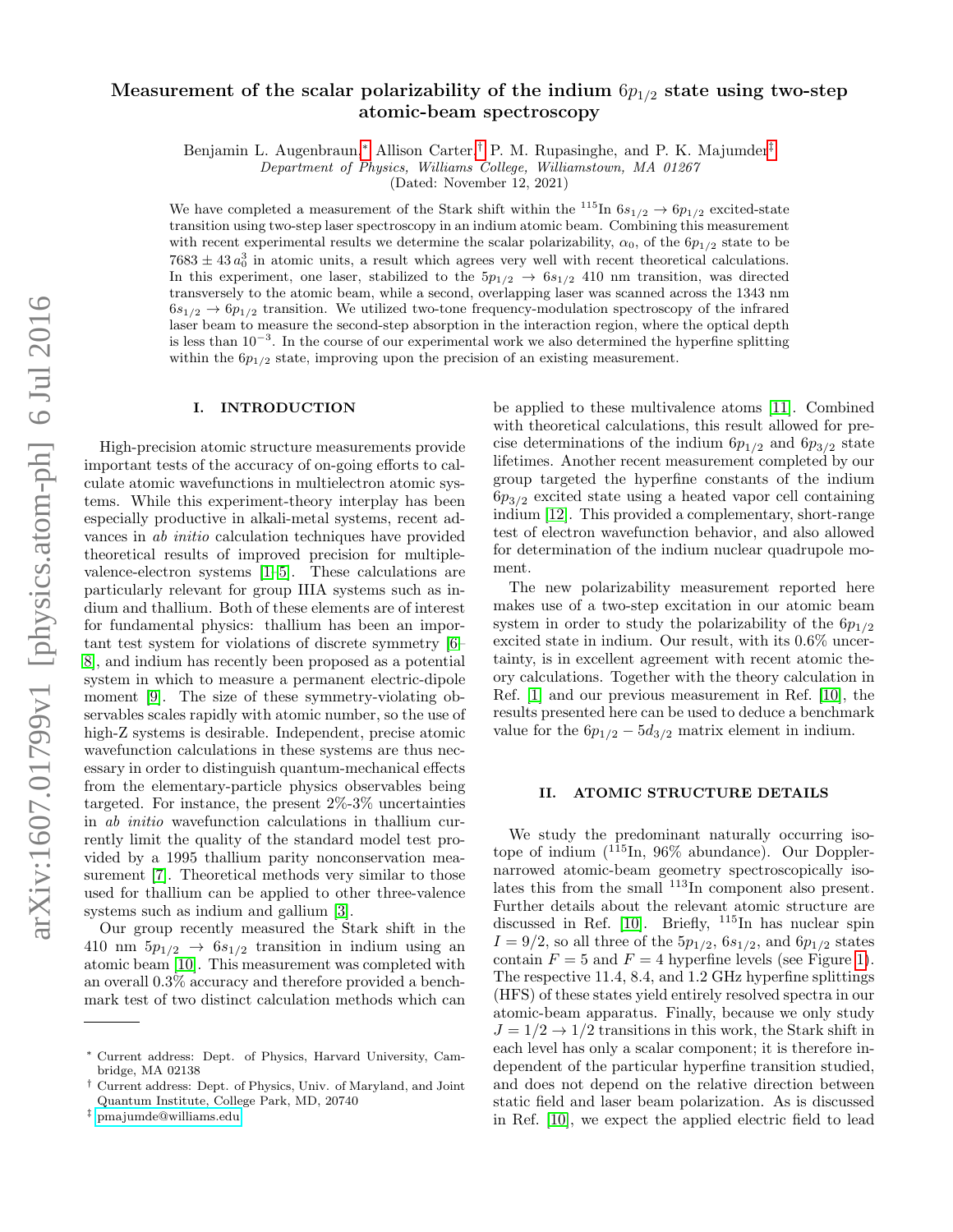

<span id="page-1-0"></span>FIG. 1. Relevant low-lying energy levels of indium. Spacings shown are not to scale.

to an energy shift  $\Delta E = -\frac{1}{2}\alpha_0 \mathcal{E}^2$ , where  $\alpha_0$  is the scalar polarizability and  $\mathcal E$  is the applied electric field. The observed frequency shift in the second-step transition will thus be  $\Delta \nu_S = -\frac{1}{2h} \left[ \alpha_0 (6p_{1/2}) - \alpha_0 (6s_{1/2}) \right] \mathcal{E}^2$  so long as conditions on the detuning of the laser driving the firststep transition outlined below are met. Note that since the difference in polarizabilities  $\alpha_0(6s_{1/2})-\alpha_0(5p_{1/2})$  was previously determined by our group to high precision, and  $\alpha_0(5p_{1/2})$  is at least an order of magnitude smaller than either of the other polarizabilities, our Stark shift result can be interpreted as a determination of the  $6p_{1/2}$ state polarizability with negligible loss of precision.

### A. Complications due to two-step excitation

In a single-step excitation experiment it is clear that the measured Stark shift corresponds to the difference in energy level shifts between the two states being coupled. The problem is more subtle for the case of simultaneously coupled states in a ladder configuration. Based on numerical and analytic simulations, we find that the observed shift is equal to the difference in Stark shifts of the upper two levels so long as we always tune the first-step laser to satisfy the resonance condition of this transition in the presence of the applied electric field. Our simulations show that if the first-step transition fails to remain at the (Stark-shifted) resonance, the observed field-induced shift in the second-step transition can differ from the expected value by as much as 10% depending on the Rabi frequencies associated with each transition. Therefore, as described below, we have taken the ap-

proach of locking the first-step laser to the atomic beam absorption signal itself, guaranteeing that the resonance condition within this transition is satisfied for any value of the static electric field.

#### III. EXPERIMENTAL DETAILS

#### A. Atomic-beam system

We make use of the same atomic beam unit described in Ref. [\[10\]](#page-8-7). A water-cooled in-vacuum furnace heats a molybdenum crucible containing a ∼100 g sample of indium to 1200◦C to produce our effusive atomic beam. Even at this temperature, the optical depths of the 410 nm and 1343 nm transitions in our interaction region are of order  $10^{-3}$  and  $10^{-4}$ , respectively. Slits on the output of the crucible, an adjustable set of razor blades, and a rectangular mask near our interaction region serve to collimate the atomic beam and define its profile. The collimation is sufficient to reduce the transverse Doppler broadening in the 410 nm transition by an order of magnitude and ensures that the laser-atom interaction region is restricted to the region in the center of the electric field plates. The collimated atomic beam then passes through a set of parallel, circular capacitor plates producing a static electric field up to 20 kV/cm. Both laser beams intersect the atomic beam in a transverse fashion between the field plates in this interaction region. The atomic beam is housed within a vacuum chamber whose pressure remains at or below 10<sup>−</sup><sup>7</sup> torr. Just upstream of the field plates, a chopping wheel modulates the atomic beam at roughly 600 Hz. In order to reduce potential systematic effects due to Zeeman shifts, three pairs of mutually orthogonal magnetic-field-cancellation coils surround the interaction region and reduce ambient magnetic fields here to less than 1  $\mu$ T.

#### B. Electric field plates and high voltage system

The electric field plates and high voltage (HV) system used in the present experiment have been described in Ref. [\[10\]](#page-8-7). They consist of two stainless-steel circular plates, each 10 cm in diameter. The two plates are separated by ceramic spacers and leveled horizontally on a ceramic pedestal. With the aid of a CNC milling machine we determine the plate separation to be 0.9999(5) cm. For our plate and beam geometry, non-idealities due to finite field-plate diameter are at the 10<sup>−</sup><sup>5</sup> level. We collect data for a range of applied voltages up to 20 kV, monitoring the applied voltage during data acquisition by means of a precisely calibrated voltage divider (Ross Engineering, Inc.) and Keithley (model 197A) voltmeter via GPIB interface.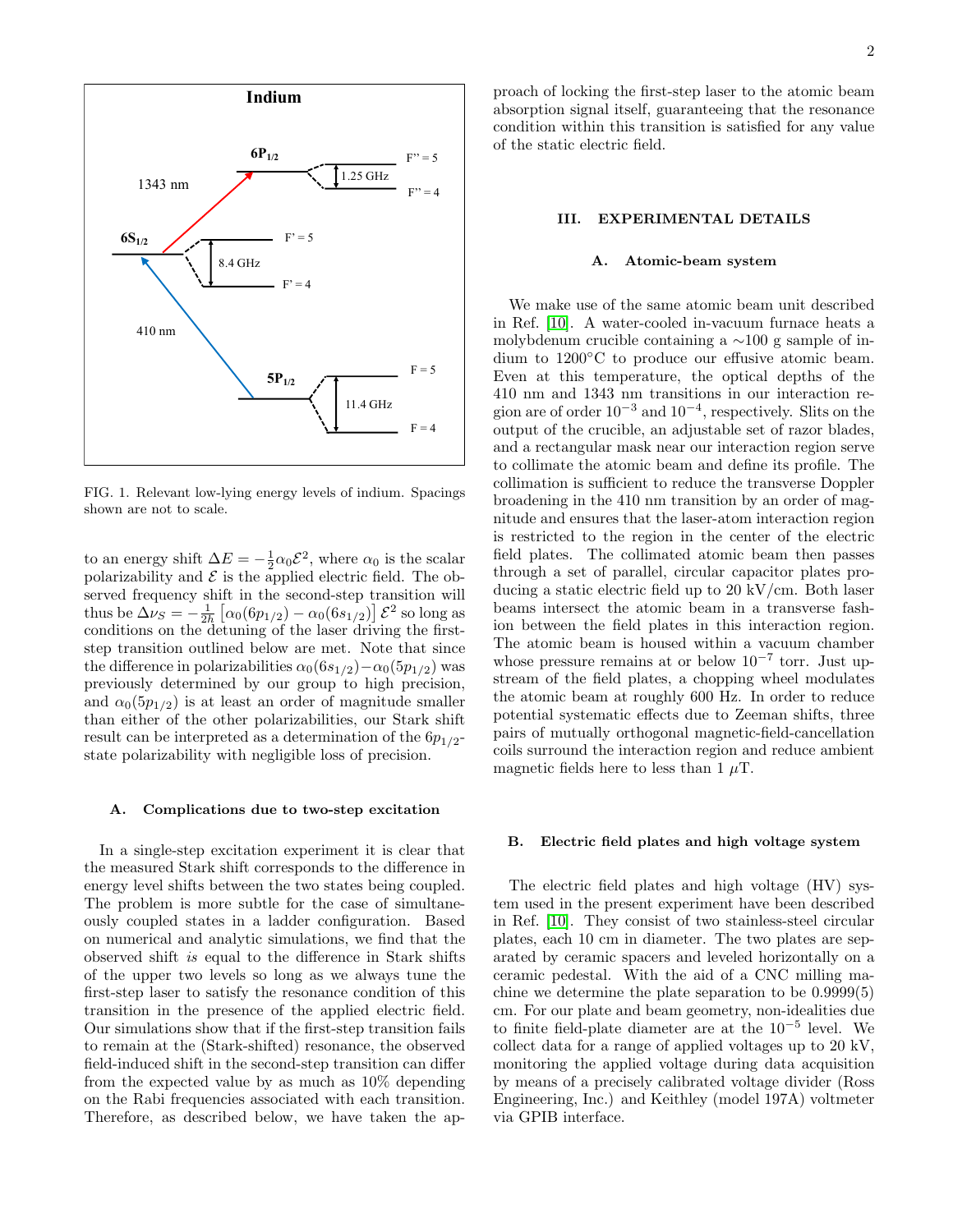#### C. Optical system

In order to drive the transitions of interest, we make use of two commercial external cavity diode lasers (ECDLs), both operating in the Littrow configuration. One (Toptica Photonics, DL 100) is tuned to either the 410 nm  $5p_{1/2} \rightarrow 6s_{1/2}(F = 4 \rightarrow F' = 5)$  or  $(F = 5 \rightarrow F' = 4)$  transition and locked as described below. The other ECDL (Sacher Laser Lynx Series) is scanned across the 1343 nm  $6s_{1/2} \to 6p_{1/2}(F'' = 4, 5)$ transitions.

#### 1. Frequency stabilization of the 410 nm laser

Immediately after the optical isolator, the blue laser beam passes through a beamsplitter. One component is passed through an electro-optic modulator (ThorLabs EO-PM-NR-C4) driven by a 100 MHz rf synthesizer. As sketched in Fig. [2,](#page-2-0) this laser beam is directed into the atomic beam interaction region, intersecting the beam transversely at the midpoint between the electric field plates. This interaction serves as both the basis for our laser locking scheme and as the first of two excitation steps to reach the final  $6p_{1/2}$  state. To stabilize the blue laser, we employ frequency-modulation spectroscopy to enhance the signal-to-noise ratio of our very small atomic absorption signal. The transmitted blue light is collected on a fast photodiode (New Focus, model 4001), and we use a rf lock-in amplifier (SRS model SR844) referenced to the EOM drive frequency to produce a characteristic dispersive atomic spectral feature. To further enhance the signal quality and eliminate background drifts not related to the atoms, we pass the output of this lock-in amplifier into a second, low-frequency lock-in amplifier referenced to the atomic beam chopping wheel frequency. This two-step demodulation yields a high signal-to-noise ratio dispersive signal free of DC offset and drift, and suitable for frequency stabilization. A standard  $p-i-d$ servo circuit locks the laser by feeding back to a piezoelectric transducer controlling the position of the diffraction grating in the laser's external cavity. We find that over time scales from 10 msec to 1 hour, the residual RMS fluctuations of the locked laser are below 1 MHz.

To ensure that the laser lock tracks the changing resonance position as a function of electric field we executed a series of high-voltage steps and monitored the servo circuit correction signal. As expected for a quadratic Stark shift, we observe a four-fold change in the correction signal when we double the high voltage value. For the largest electric fields used here, the Stark shift of the 410 nm transition is roughly 25 MHz, significantly smaller than the Doppler-narrowed ∼ 100 MHz resonance linewidth of the atomic beam signal. We find that the servo system can reliably follow the shifting resonance and re-acquire lock in a fraction of a second. In our data acquisition scheme we typically wait 10 seconds to eliminate transients after switching the high voltage on or



<span id="page-2-0"></span>FIG. 2. A schematic diagram showing the optical and signal processing arrangement for the atomic-beam-based laser locking scheme.

off, so this locking procedure provides a reliable means of tracking and locking to the Stark-shifted resonance.

#### 2. Infrared laser and two-tone modulation

Prior to overlapping the 1343 nm IR laser with the blue laser to perform our two-step excitation we pass the IR optical beam through an EOM resonant at 600 MHz (New Focus, model 4423). We drive the EOM with an rf signal that is the result of mixing the output of a 600 MHz synthesizer with a 50 kHz signal, producing a double set of rf sidebands at 599.95 and 600.05 MHz. Higher order sidebands are of negligible size and do not complicate the spectra. The modulated laser beam then interacts with indium atoms (both in a heated vapor cell and our atomic beam), providing frequency calibration and facilitating rf lock-in detection to enhance the signal-to-noise ratio of the atomic beam signal.

A portion of the IR laser beam is picked off prior to modulation and passes through a confocal Fabry-Perot (FP) cavity (Burleigh RC-110) with free spectral range of 500 MHz and finesse of roughly 20. The cavity is constructed of low-expansion material and is enclosed in an insulated box for passive thermal stabilization. As described below, we use the FP cavity transmission signal to linearize the laser scan prior to analysis of our vapor cell and atomic beam spectra.

### 3. Vapor cell spectroscopy

In order to provide a field-free reference spectrum for the two-step excitation signal and to monitor this signal in an environment where much higher atomic densities can be produced, we make use of a small table-top furnace which heats a 15-cm-long sealed quartz indium cell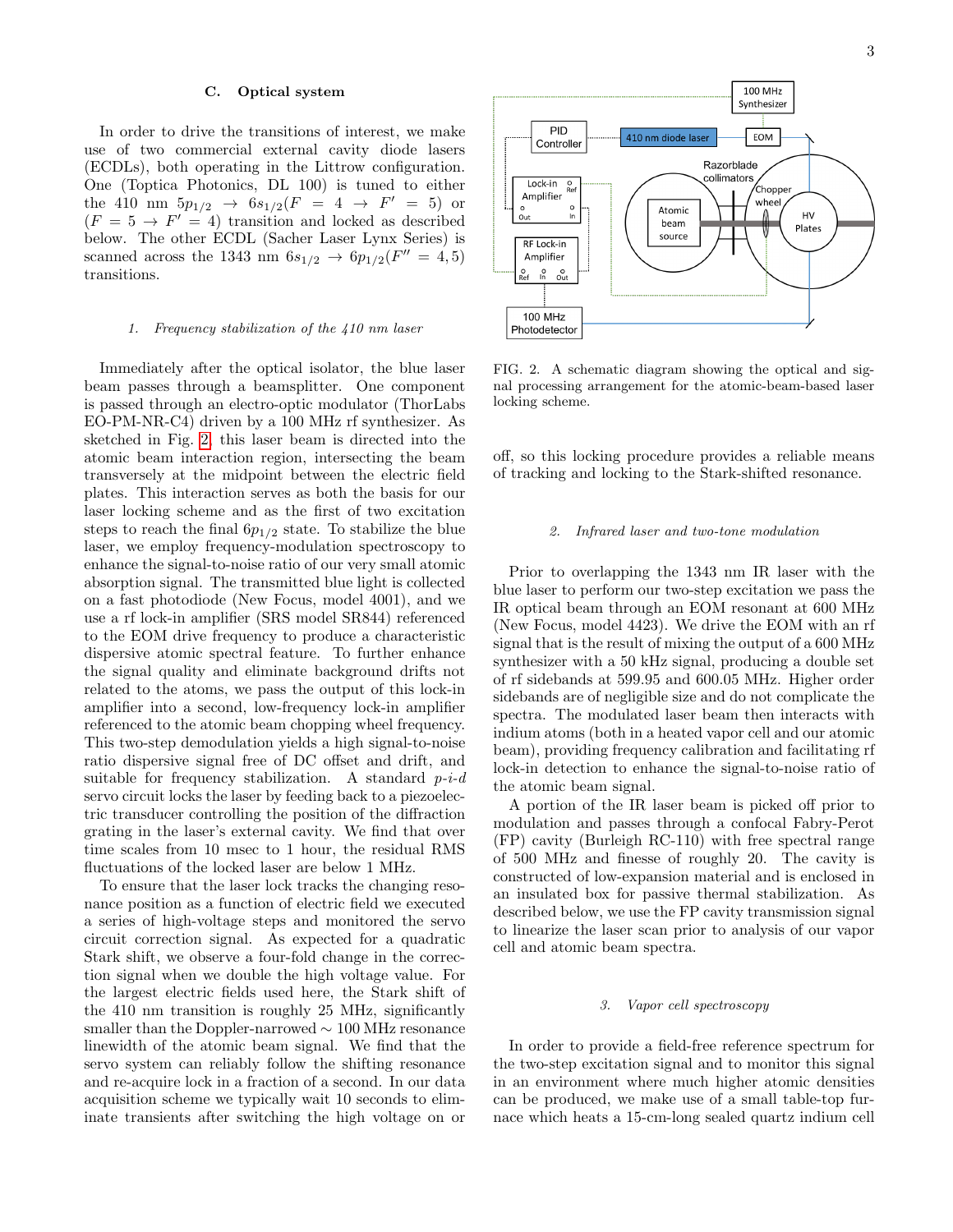to approximately 700◦C. Prior to the 100 MHz modulation, we direct a portion of our blue laser through the cell and overlap it with a portion of the modulated 1343 nm laser which scans across the indium  $6s_{1/2} - 6p_{1/2}$  secondstep transition. Using an optical chopping wheel we modulate the blue laser beam incident on the cell at ∼ 1 kHz. We then employ lock-in detection of the infrared transmission signal to obtain background-free IR spectra. Because the blue laser promotes only one velocity class of the Doppler-broadened sample to the intermediate state, our IR spectra are nearly Doppler free. Details of this two-step spectroscopy technique can be found in [\[12,](#page-8-9) [13\]](#page-8-10).

Since the vapor cell remains in an electric field-free environment, the locked blue laser frequency will not remain in resonance with atoms in the vapor cell whenever the atomic beam high voltage is on. To address this, the portion of the 410 nm laser used for vapor cell spectroscopy is first directed through a pair of acoustooptic modulators (AOMs) (Isomet model 1250C-829A, center frequency 260 MHz). These are oriented so as to make use of the  $+1$  order beam from the first, and the −1 order beam from the second. When driven at the same rf frequency, this arrangement produces no net frequency shift in the output beam. Because we know the value of the Stark shift constant,  $k_s$ , for this 410 nm transition to high precision[\[10\]](#page-8-7), shifting the frequency inputs to the two AOMs by equal and opposite amounts,  $\pm \Delta f = (k_s \mathcal{E}^2)/2$ , exactly compensates for the change in laser frequency caused by application of the electric field  $\mathcal E$  and ensures that the blue laser beam component in the vapor cell remains centered on the field-free atomic resonance at all times.

Fig. [3](#page-3-0) shows a schematic diagram of the vapor cell setup. Here we do not employ rf spectroscopy of the IR laser transmission signal, in the sense that we do not demodulate the signal at the rf frequency. Nevertheless, the output of the lock-in amplifier referenced to the blue laser chopping wheel reveals the hyperfine spectrum of the indium  $6p_{1/2}$  state along with sidebands at  $\pm 600$  MHz relative to each peak. We do not resolve the small  $\pm 50$  kHz splitting in our sidebands. A typical spectrum is shown in Fig. [4.](#page-3-1) The sidebands apparent in this figure provide ideal frequency calibration, as described below.

### D. Atomic beam spectroscopy and signal processing

We direct several mW of blue laser power to the atomic beam for both laser locking and first-step excitation, and overlap this in our interaction region with a comparable amount of IR laser power. The two laser beams are collimated and have a similar beam diameter of roughly 1 mm. Fig. [5](#page-4-0) shows a schematic diagram of the atomic beam and interaction region. The stabilized blue laser beam and scanning, frequency-modulated IR laser beam are overlapped on a dichroic mirror and focused to the center of the interaction region. A pair of 1-mm-diameter



<span id="page-3-0"></span>FIG. 3. A schematic diagram detailing the supplementary indium vapor cell used for obtaining the hyperfine peaks as a reference signal and RF sidebands for frequency calibration.



<span id="page-3-1"></span>FIG. 4. A sample HFS reference signal measured via IR light transmitted through a supplementary indium vapor cell. The solid line is a fitted curve using a sum of six Lorentzians. The six peaks include two hyperfine features, each with two sidebands. The central two sidebands are partially overlapped, but can be resolved in the fitting procedure. This signal is used for frequency calibration and referencing as well as to measure the  $6p_{1/2}$  hyperfine splitting, as described in the text.

collimating apertures are placed on either side of the vacuum chamber to ensure a reproducible, well-defined interaction geometry. At the output of the atomic beam unit, the transmitted IR power is detected on a 10-MHzbandwidth photodiode (New Focus, model 2053).

In order to observe the very small IR absorption in our atomic beam, we implement two-tone frequency modulation (FM) spectroscopy [\[14\]](#page-8-11). In a two-tone FM scheme, the laser beam is modulated at two nearby frequencies  $\omega_m \pm \Omega/2$ . It is assumed that  $\Omega$  is much smaller than the width of any atomic features of interest, so sidebands sep-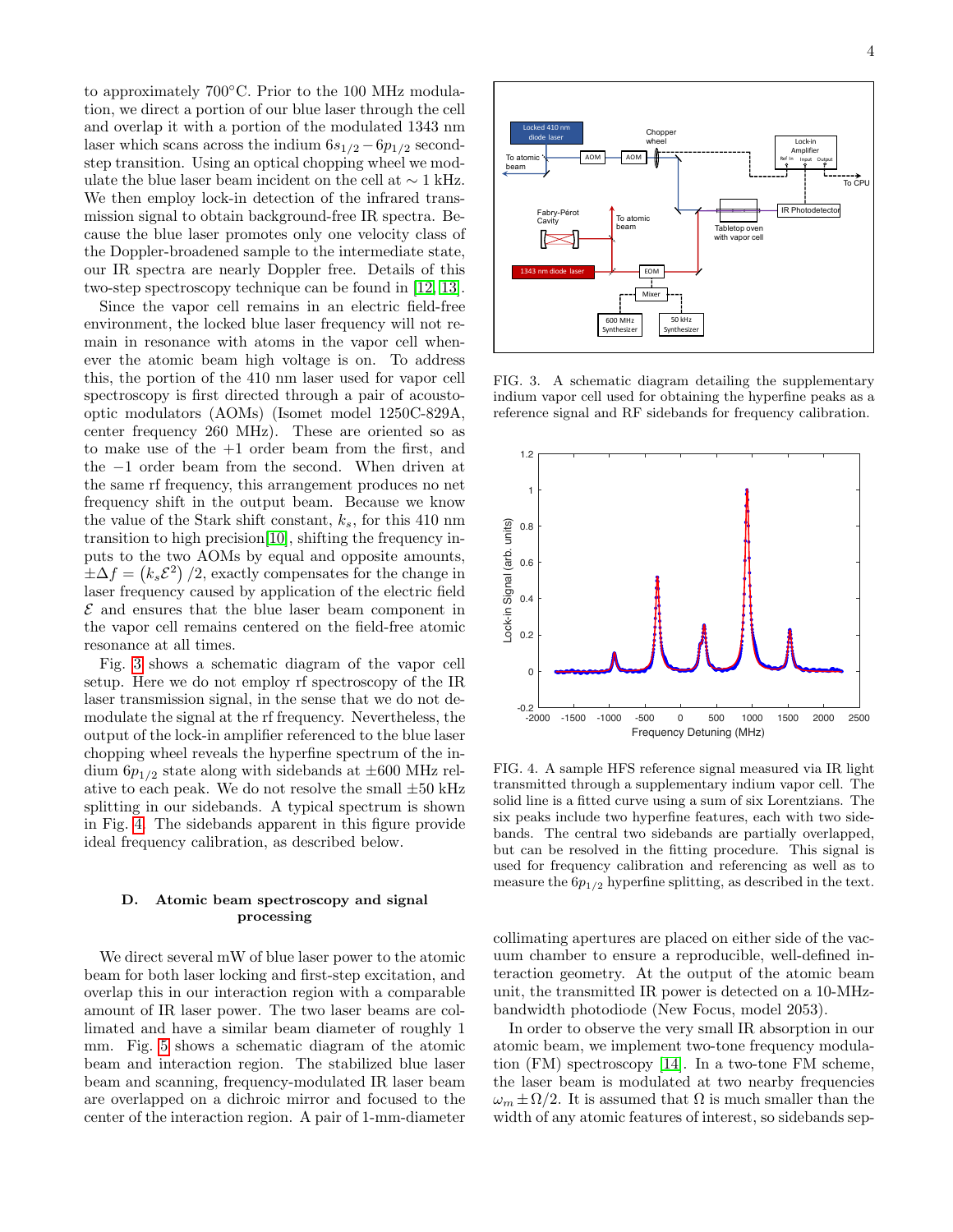

<span id="page-4-0"></span>FIG. 5. A schematic diagram detailing the atomic beam unit setup, including the detection electronics using two successive lock-in amplifiers.

arated by  $\Omega$  experience the same absorption. As noted above,  $\omega_m = 600$  MHz and  $\Omega = 100$  kHz, satisfying these relative size criteria (residual Doppler broadening in the atomic beam is  $\sim 100$  MHz). We work at low modulation depth and demodulate the transmission signal at frequency Ω. This yields a spectrum with a central zerobackground absorption feature and sidebands which are 180 degrees out of phase and separated by  $\pm \omega$  [\[14\]](#page-8-11).

A particular benefit of two-tone FM spectroscopy is that we may modulate the laser beam at frequencies near 600 MHz, eliminating many sources of noise, while demodulating using standard detection and lock-in electronics at 100 kHz. Although ideally we would expect a zero-background rf-demodulated signal, optical imperfections in our EOM lead to a small frequency-dependent background pattern independent of the atoms. Hence, we once again make use of the atomic beam chopper wheel and use a second lock-in amplifier referenced to this chopping frequency as a final step in our IR signal detection. This provides a nearly background-free output which we use for data analysis. A typical demodulated IR spectrum is shown in Fig. [6\(](#page-4-1)a) along with a fit to a sum of Lorenztians. A pair of consecutive field-off/ field-on scans are shown in Fig. [6\(](#page-4-1)b), where the ∼80 MHz downward Stark shift is easily visible.

#### E. Data acquisition and experimental control

Each experimental scan begins by setting the HV state to either on or off. After a HV-state switch, we wait about 10 s for all transients to subside. We then record the IR signal for four linear voltage sweeps of the laser piezo, two upward-going and two downward-going, each of roughly 4 s. Then the HV state is switched once again, and we again record four IR spectra. In this way, we can easily compare Stark shifts obtained from HV on $\rightarrow$ off spectra and HV off $\rightarrow$ on spectra as a systematic check, and we also require the HV state to switch



<span id="page-4-1"></span>FIG. 6. (a) Typical two-tone FM demodulated lineshape, obtained by measuring the IR light transmitted through the atomic beam (over a ∼4 sec laser scan) and demodulated as described in the text. Fit is to the sum of six Lorentzians. Negative-going peaks reflect the 180◦ phase shift of the sidebands in the demodulated spectrum relative to the principal hyperfine peaks. (b) Consecutive field-on and field-off scans, interpolated in order to facilitate the overlap analysis method (see text). In this case the application of a 10 kV/cm electric field results in a roughly 80 MHz Stark shift.

less frequently. We separately analyze upward-going and downward-going frequency scans as part of our overall effort to explore systematic errors. As discussed above, each time we switch the state of the HV we apply the appropriate compensating frequency shift to the portion of the 410 nm laser used for frequency referencing frequency. This ensures that the 410 nm laser remains tuned to the field-free first-step resonance in our vapor cell.

### IV. DATA AND ANALYSIS

### A. Summary of data collected

We collect three experimental signals: the transmitted intensity through the IR FP cavity, the vapor cell HFS reference signal, and the atomic beam demodulated IR signal. A typical experimental run involved recording all of these signals ∼20 times at each of about 10 HV values ranging from 7 to 15 kV, resulting in roughly 500 individual spectra and therefore 250 Stark shift determinations per run. For each scan we record the output of a Keithley voltmeter. Our statistical uncertainty in a single 4 hour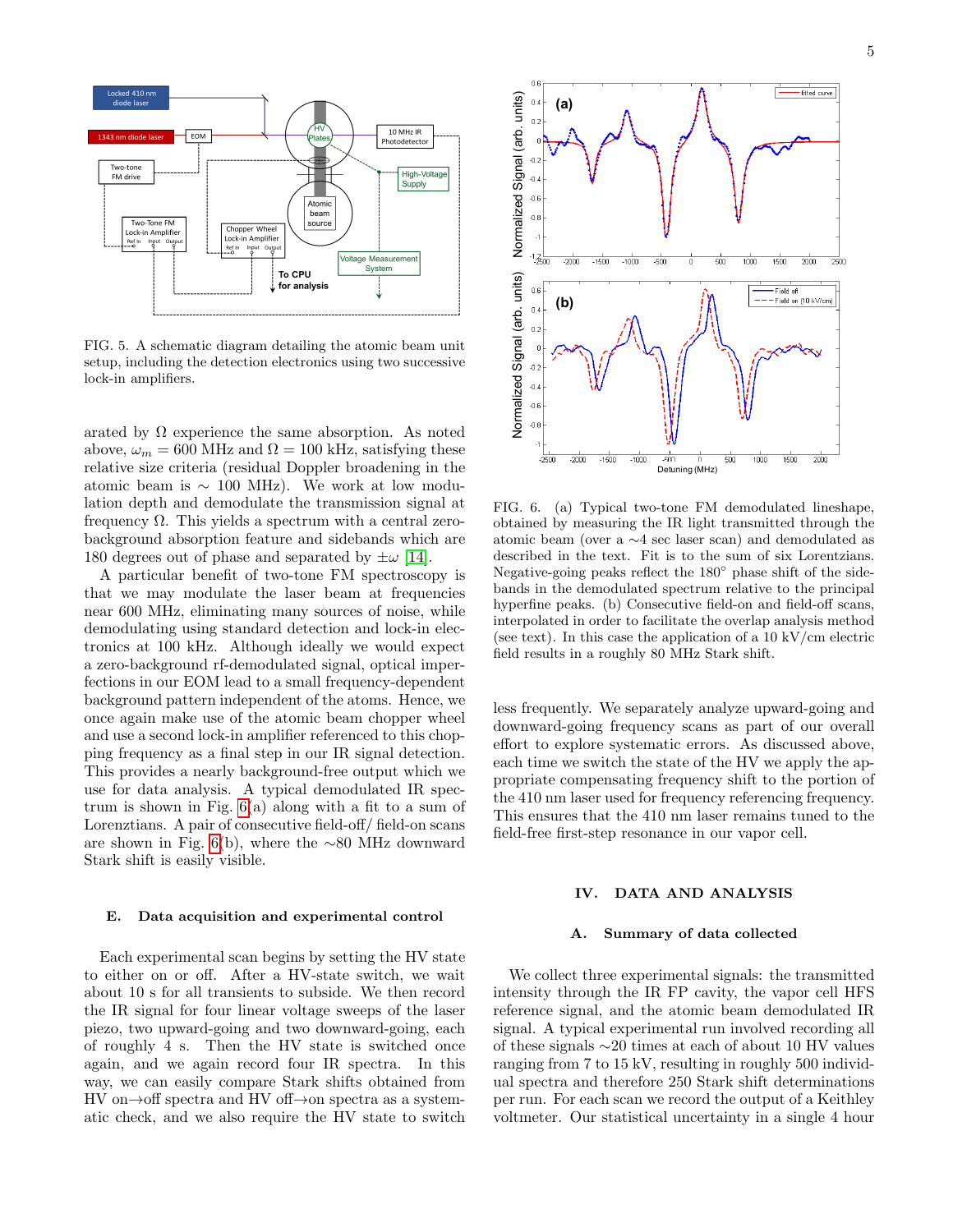dataset such as this is roughly 1%. We collected 10 days worth of such data in all, resulting in roughly 2,500 individual measurements. A range of laser intensities in the interaction region was explored by varying the ratio of blue to IR laser intensity by a factor of 4. We also studied two complementary excitation schemes, using both the  $5p_{1/2}(F=5) \rightarrow 6s_{1/2}(F'=4) \rightarrow 6p_{1/2}(F''=4,5)$ hyperfine transitions and the  $5p_{1/2}(F=4) \rightarrow 6s_{1/2}(F'=$  $5) \rightarrow 6p_{1/2}(F'' = 4, 5)$  transitions.

#### B. Frequency linearization and calibration

As described in detail in [\[10,](#page-8-7) [13\]](#page-8-10), the first step in our data analysis of each particular spectrum involves fitting the FP transmission signal to account for the residual nonlinearities produced in our laser scans. For our ∼5 GHz IR scans, we find such nonlinearities are at about the 1% level. Fitting the FP spectrum to an Airy function with a frequency parameter parametrized by a fourthorder polynomial adequately accounts for this nonlinearity.

We use the results of these FP fits to generate a linearized frequency axis, and then rely on the sideband splittings in our vapor cell spectral fits to provide absolute frequency calibration for our scans. To achieve this calibration, we fit the vapor cell HFS spectra to a sum of six Lorentzians. It should be noted that, though the Voigt profile is technically the correct line shape to fit our peaks, we see statistically equivalent fit results when using a simpler Lorenztian model, which we have therefore employed throughout. We then re-scale the nominal frequency axis to ensure that the sideband splitting matches the 600 MHz frequency with which we drive the EOM. We find that the two splittings associated with the outer sidebands agree to within 1 MHz. The small resolved difference places an upper limit on the residual nonlinearity and associated frequency calibration systematic error at the 0.1% level. Finally, we reset the zero of the frequency axis to be the position of the  $6P_{1/2}(F = 5)$  hyperfine peak in the vapor cell signal. Whether the high voltage is on or off in our atomic beam apparatus, the AOM Stark shift compensation scheme maintains a fixed frequency of the blue laser in the vapor cell, allowing the position of the vapor cell IR spectral peaks to serve as a reliable frequency reference point for each atomic beam spectrum.

## 1.  $6p_{1/2}$  hyperfine splitting measurement

With an absolute frequency calibration for our vapor cell IR scans, it is immediately possible to determine the hyperfine splitting between the  $6p_{1/2}(F'' = 4, 5)$  states in indium. Our several thousand vapor cell scans yield a measurement of this splitting with roughly 0.1 MHz statistical uncertainty. Residual scan nonlinearity in this case limits our final accuracy in HFS determination to 0.5

#### C. Stark shift determination and results

The final step of the data analysis involves extracting a Stark shift value from each pair of scans. This is done using atomic beam spectra such as those shown in Fig. [6.](#page-4-1) We have two distinct methods of determining the Stark shift from a pair of HV-on/ HV-off atomic beam spectra. First, we can fit each two-tone FM spectrum to a sum of Lorentzians and measure differences between corresponding peaks in the two spectra. Alternatively, we can use what we term the "overlap" method, in which we create interpolating functions from each scan and then systematically translate one FM signal across the other, recording a point-by-point sum of squared differences between the signals. The frequency translation at which this difference is minimized must correspond to the point at which the two signals most nearly overlap one another, i.e. where we have compensated for the Stark shift. These two methods are quite complementary in terms of how they make use of the spectral features and have very different potential susceptibility to systematic error. As will be discussed below, the two Stark shift determination methods agree to better than 0.3%. Typically we observe Stark shifts between 20 and 150 MHz, with uncertainties of order 5 MHz in any individual measurement.

For each set of nominally identical runs at a given electric field we compute a weighted average and standard error of the collected data. We separately analyze data for each laser sweep direction and HV switching direction. By dividing the averaged data by the square of the applied electric field for that particular configuration, we can obtain a results for the Stark shift constant  $k_S = \Delta \nu / \mathcal{E}^2$ , in units of kHz/(kV/cm)<sup>2</sup>. This can then be converted into a difference of polarizabilities and, by virtue of the existing measurement and theory for the  $5p_{1/2} \rightarrow 6S_{1/2}$  Stark shift, into a value for the  $6p_{1/2}$  polarizability alone.

An alternative method of determining  $k<sub>S</sub>$  is to plot the averaged shift as a function of  $\mathcal{E}^2$  and ensure the expected linear dependence, as shown in Fig. [7.](#page-6-0) As a cross-check to our vapor cell frequency-referencing scheme, we also determine the Stark shifts by using the corresponding FP spectrum as a frequency reference. Given our field on off- off - on switching sequence, slow thermal drifts in either the cavity length or in the laser external cavity PZT response would be revealed as a systematic difference between consecutive Stark shifts. We observe no resolved drifts of this sort, and find that the two different referencing schemes give results that are in excellent agreement.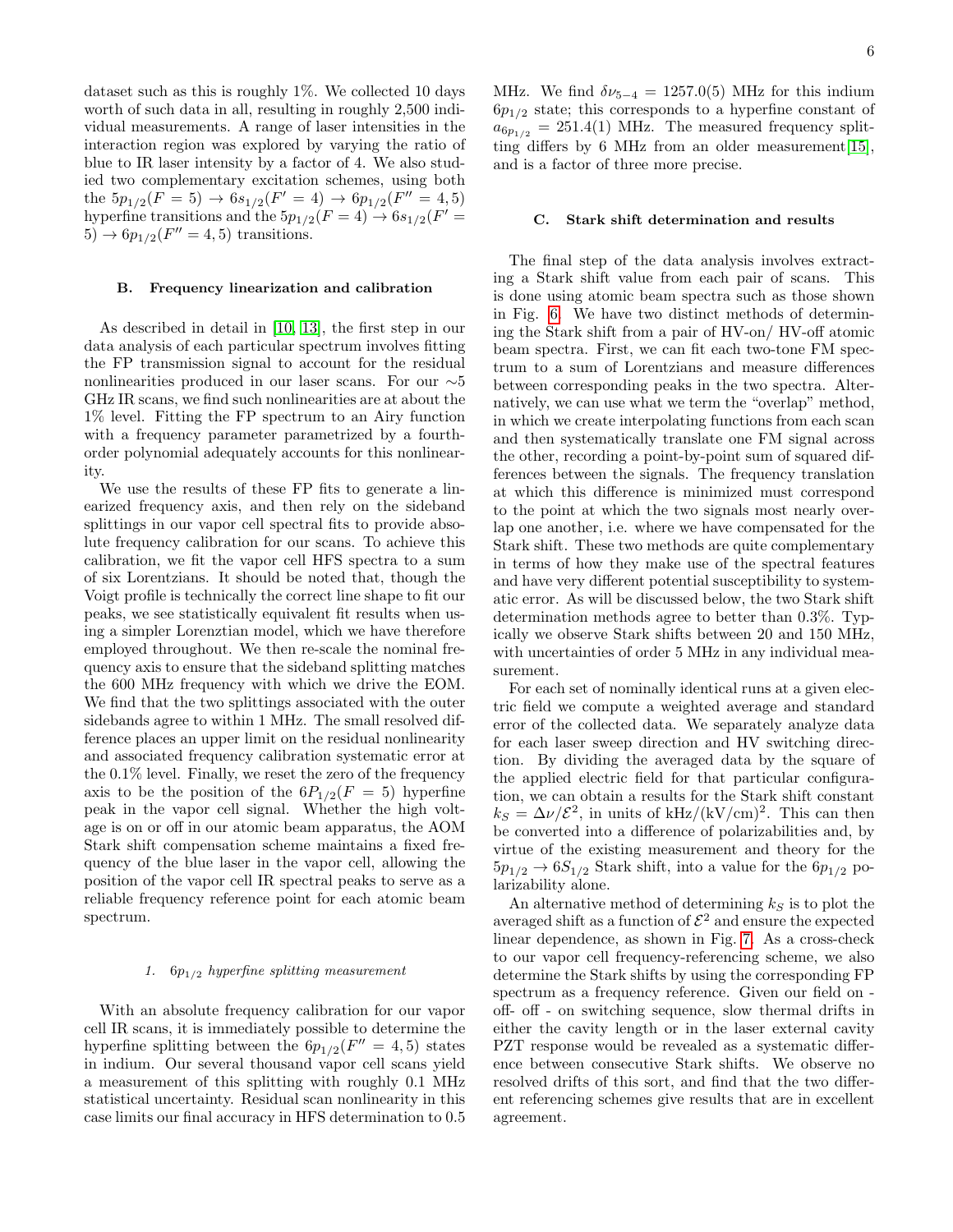

<span id="page-6-0"></span>FIG. 7. Magnitude of measured shift vs. the square of the applied electric field. The result of one day's worth of data is shown, with all runs taken at a given electric field value averaged. Statistical errors of each point are comparable to the point size. The Stark shift constant  $|k_S|$  (slope of fitted line) has an uncertainty of about 1% for these data.



<span id="page-6-1"></span>FIG. 8. A histogram representing all Stark shift measurements taken for electric fields between 7 and 15 kV/cm. The solid line represents a fitted Gaussian.

Fig. [8](#page-6-1) shows a histogram of all individual Stark shift constant values obtained from all electric field values. This histogram represents nearly 3,000 individual Stark shift measurements. We obtained a final value for the Stark shift constant both by studying weighted averages of data at each electric field and by fitting histograms such as shown here. We find good agreement in the values obtained by these methods. Our final statistical average is  $k_S = -813.7(2.2) \text{ kHz}/(\text{kV/cm})^2$ , where the error is a one-standard-deviation statistical error.



<span id="page-6-2"></span>FIG. 9. Data subset comparisons to investigate potential systematic errors. The comparisons are between: scan direction, intermediate hyperfine transition, HV switching direction, and Stark shift fitting/ extraction method.

#### D. Investigation of systematic errors

We explored a variety of potential systematic effects, guided by our group's experience with previous Stark shift measurements [\[10\]](#page-8-7). Specifically, we investigated the effect of laser sweep direction (up vs. down), HV switch direction (on→off vs. off→on), and Stark shift determination method (peak fitting vs. "overlap" method). We also compared results obtained for each excited-state hyperfine level. Fig. [9](#page-6-2) summarizes the search for systematic errors in such binary comparisons.

As mentioned above, any error in keeping the blue laser locked to resonance would potentially result in a measured Stark shift constant that depended on electric field value and/ or laser intensities due the complications of off-resonant two-step excitation. Thus, it is particularly important to explore any possible dependence of  $k<sub>S</sub>$  values on these particular variables. Fig. [10](#page-7-0) shows plots of  $k<sub>S</sub>$  versus electric field and of  $k<sub>S</sub>$  versus the ratio of blue to IR laser power, respectively. In neither case do we see statistically significant correlation. For the case of electric field variation, while we see no statistically resolved slope, we do see statistical fluctuations which exceed those expected given the indicated individual erfor bars. By considering the  $\chi^2$  of the data points in Fig.  $10(a)$ , we then included a systematic error contribution to account for the observed scatter among the results for various high voltage values. While the aggregated data shown in Figure [9](#page-6-2) show no statistically significant systematic differences, a few subsets of data showed marginal statistical disagreement at the level of 1.5 to 2 (combined) standard deviations when compared in this way. In these cases we have included a small systematic error contribution in our final error budget. A full list of systematic error contributions is given in Table [I.](#page-7-1) This table includes a contribution from electric field calibration which aggregates the errors from plate separation measurement and high voltage calibration. The quadrature sum of these errors, along with the statistical error, yields a 0.6% final uncertainty in the Stark shift constant.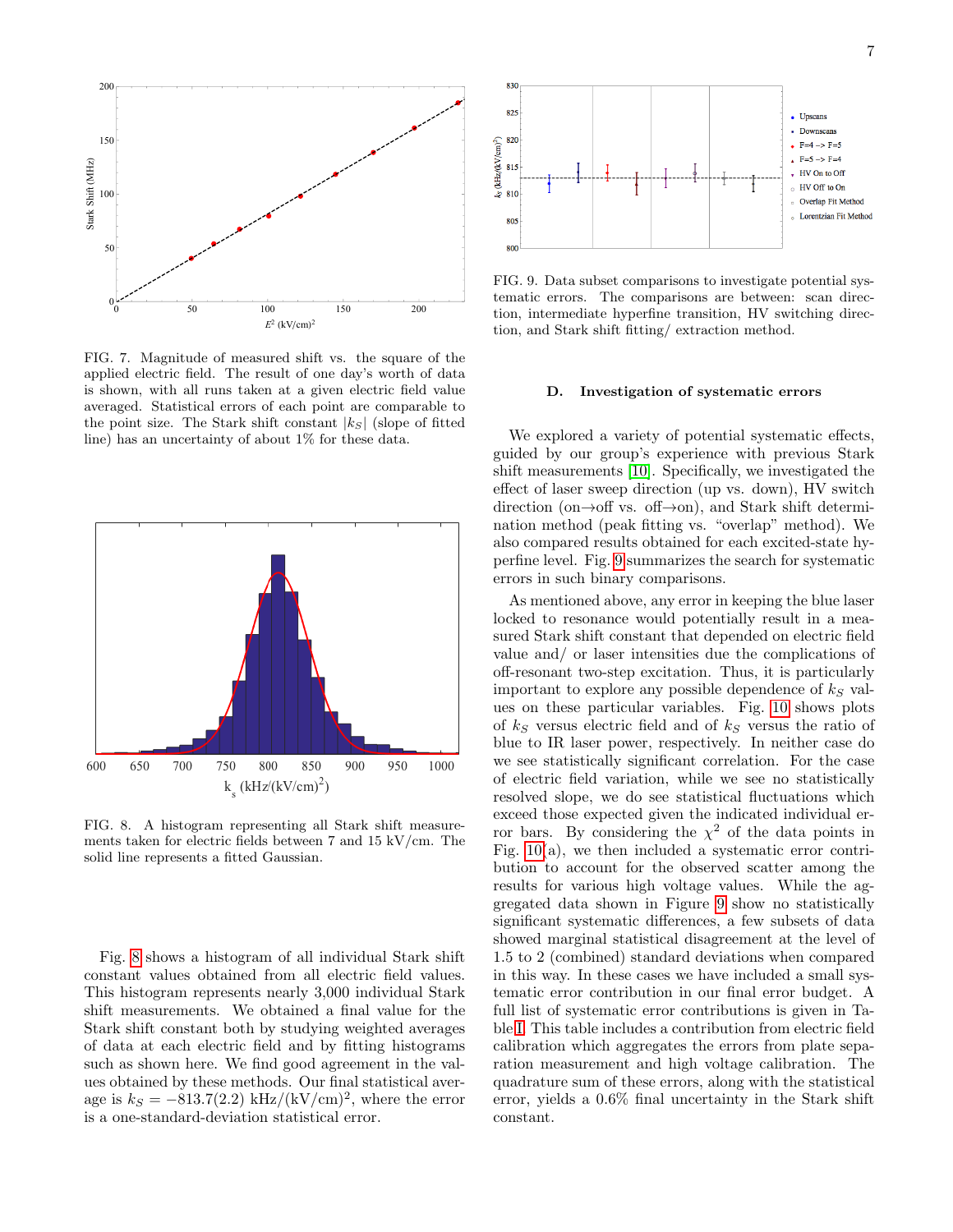<span id="page-7-1"></span>TABLE I. Summary of results and contributions to the overall error in the measurement of the Stark shift constant for the  $6s_{1/2} \rightarrow 6p_{1/2}$  transition. All entries are in units of  $kHz/(kV/cm)^2$ .

| Final result                       | $-813.7$ |
|------------------------------------|----------|
| Statistical error                  | 2.2      |
| Systematic error sources:          |          |
| Variation with electric field      | 2.4      |
| Laser sweep direction              | 1.8      |
| Hyperfine transition               | 1.4      |
| Fitting/shift determination method | 1.5      |
| Frequency calibration              | 0.9      |
| Electric field calibration         | 1.3      |
| Combined error total               | 4.5      |

### V. DISCUSSION OF RESULTS AND COMPARISON WITH THEORY

The value for  $k<sub>S</sub>$  which we obtain,  $k<sub>S</sub> = -813.7(4.5)$ kHz /  $(kV/cm)^2$ , is easily converted to atomic units. The corresponding atomic parameter is  $\alpha_0(6p_{1/2})$  –



<span id="page-7-0"></span>FIG. 10. (a) Correlation plot of  $|k_S|$  vs. electric field. No statistically resolved slope is observed. (b) Correlation plot of  $|k_S|$  vs. the ratio of blue to IR laser intensities. No statistically resolved slope is observed.

 $\alpha_0(6s_{1/2}) = 6621(43)a_0^3$ , the difference in scalar polarizabilities between the upper two states. To determine  $\alpha_0(6p_{1/2})$  itself, we first add to this polarizability difference the  $6s_{1/2} - 5p_{1/2}$  polarizability difference:  $1000 \pm 3 a_0^3$ measured recently in our laboratory[\[10\]](#page-8-7). Finally, using a recent theoretical calculation [\[1\]](#page-8-0), we add the small  $5p_{1/2}$ state polarizability of  $62 \pm 6 a_0^3$  to the total. The small uncertainties in these terms contribute negligibly to the final uncertainty in our experimental determination of  $\alpha_0(6p_{1/2})$ . We determine that  $\alpha_0(6p_{1/2}) = 7683(43)a_0^3$ 

Recent theoretical ab initio calculations by Safronova et al. of the  $6p_{1/2}$  scalar polarizability[\[1\]](#page-8-0) has produced results in excellent agreement with, though less precise than, our experimental value. The theoretical uncertainty arises from the difference between two independent methods of polarizability calculation. The so-called Coupled Cluster (CC) method, which starts with a monovalent approach for the indium atom, yields a value for the  $6p_{1/2}$  polarizability of 7817  $a_0^3$ . On the other hand, the Configuration Interaction, all order approach (CI+All) was recently developed by the authors to treat more complicated multivalent systems, such as the heavier group IIIA thallium system[\[1\]](#page-8-0). Using this independent approach, the authors obtain 7513  $a_0^3$ . The recommended theoretical value is taken to be the CC result, with an uncertainty of 300  $a_0^3$ , reflecting the difference in results of the two methods. Our result, which sits between the two theory predictions (though favoring the CC value), has the potential to guide the further refinement of these calculations.

Notably, we can combine our measurement and the theoretical prediction in Ref. [\[1\]](#page-8-0) to infer a value for the electric dipole (E1) matrix element between the  $6p_{1/2}$ state and the nearby  $5d_{3/2}$  state. The infinite sum in the theoretical calculation for the  $6p_{1/2}$  polarizability is dominated by the term involving mixing between the  $6p_{1/2}$ and  $5d_{3/2}$  state (nearly 90% of the total sum). Based on Eq. 3 in Ref. [\[1\]](#page-8-0), we can express the scalar polarizability in the valence-electron model as:

$$
\alpha_0(6p_{1/2}) = \frac{1}{3} \sum_n \frac{|\langle n||d||6p_{1/2}\rangle|^2}{E_n - E(6p_{1/2})} \tag{1}
$$

where  $|d|$  is the reduced electric-dipole operator. We can isolate the term contributed by the  $5d_{3/2}$  state to this sum, and call the difference between the measured polarizability and the balance of the infinite sum  $C$ . Then,

<span id="page-7-2"></span>
$$
\langle 5d_{3/2}||d||6p_{1/2}\rangle = \sqrt{3|E(6p_{1/2}) - E(5d_{3/2})|C} \qquad (2)
$$

In our case,  $\alpha_0(6p_{1/2}) = 7683(43) a_0^3$  and the portion of the infinite sum in the polarizability expression not due to the  $5d_{3/2}$  state is calculated to be  $884(69) a_0^3$  [\[1\]](#page-8-0). Therefore, we deduce that  $C = 6799(81) a_0^3$ . Using the known energy splitting between the  $6p_{1/2}$  and  $5d_{3/2}$ states, we can deduce a value for the  $6p_{1/2}$  -  $5d_{3/2}$  matrix